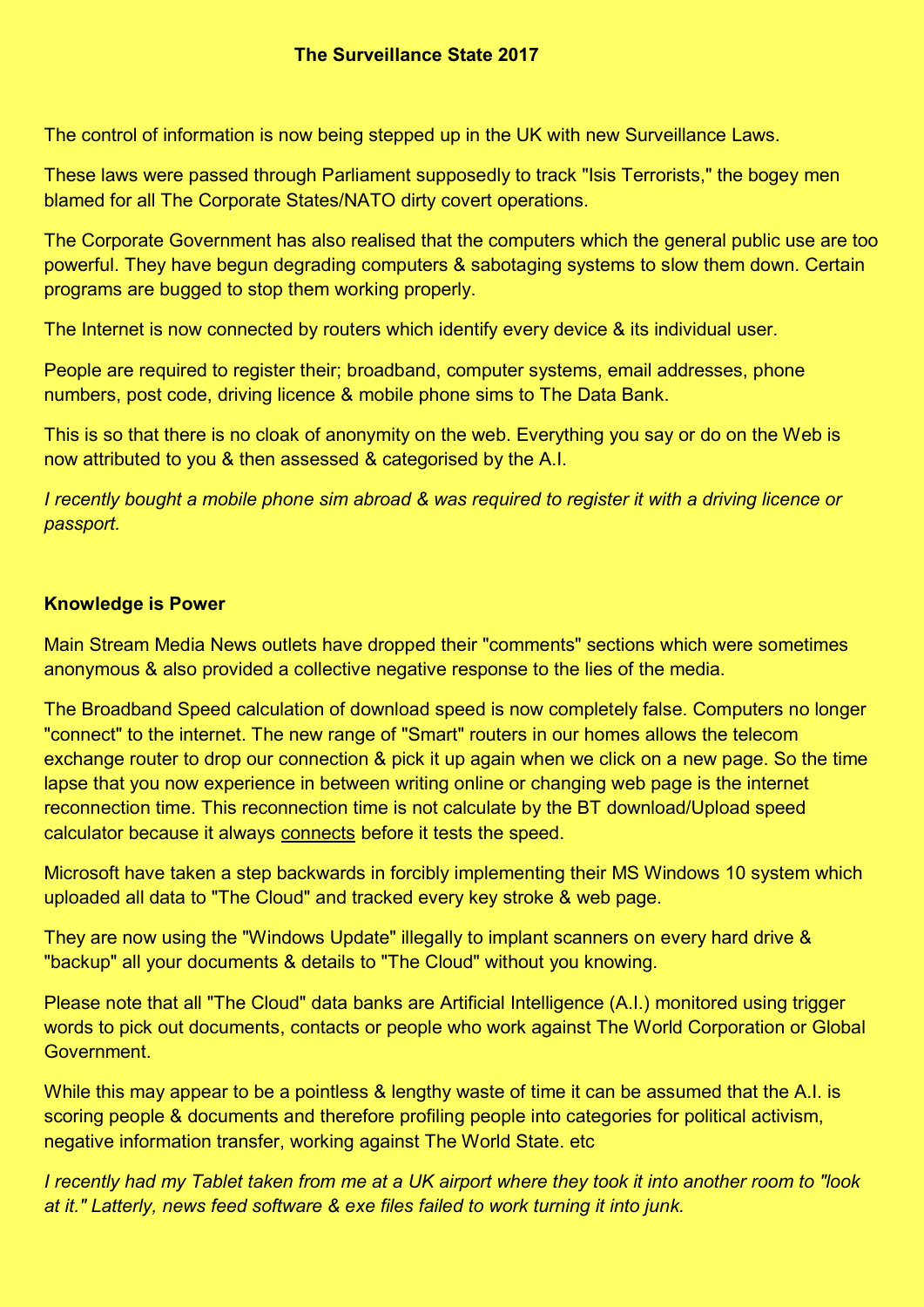## **The Corporations**

British Telecom (BT) have now taken over a large portion of the UK/EU mobile phone network & started off by banning Chinese phones from connecting to their system.

The ultimate surveillance devices are the Smart Meters now being installed into every home in the United Kingdom. The history of Smart Meters stretches back over their installation in Australia & the USA over the last decade. There was quite a lot of opposition to these meters but the installations were forced by the energy companies with the help of police backup.

One of the problems with Smart Meters is their EMF radiation. (Electro Magnetic Frequencies) which are so powerful that they gave people brain tumours, cancer, sleepless nights, juddering while asleep. etc.

Some people had to sleep outside of their homes because they were unable to sleep at all.

Smart Meter technology is based on a new "Smart" 5G network.

I don't know if you remember the warnings that we had when mobile phones were introduced, we were told to keep mobile phones 5cm from our heads & use the headphones/microphone provided.

That was when we were on 2G. The power of mobile phone radiation has increased ten-fold since then (more research needed) when the power is stepped up to 5G and then the Smart Meter placed in our homes the danger to humans is increased.

Danish statistics show a massive increase in brain tumours recently.

People should be made aware that having a baby or pregnant woman in this area puts them in danger.

The government, Ofgem, politicians, The Law Society, even The Attorney General have been notified about this "Crime Against Humanity" with no response.

New 5G poles/transmitters are being installed on our streets all across the UK without our knowledge, they look very inconspicuous.

But this is just a small part of the problem with Smart Meters.

As with every Corporate Government project this is another major fraud (like Fracking) being perpetrated on The Taxpayers who are paying for it. The cost of this project is probably a Trillion pounds & involves the international carve up of Britain into areas (of surveillance) by the International Corporate Giants.

It would also be extremely foolish to accept that in these days of The Surveillance State these meters were being used just to **Read Our Meters**!

The potential for misuse is both horrendous & extensive. I will try to keep this short;